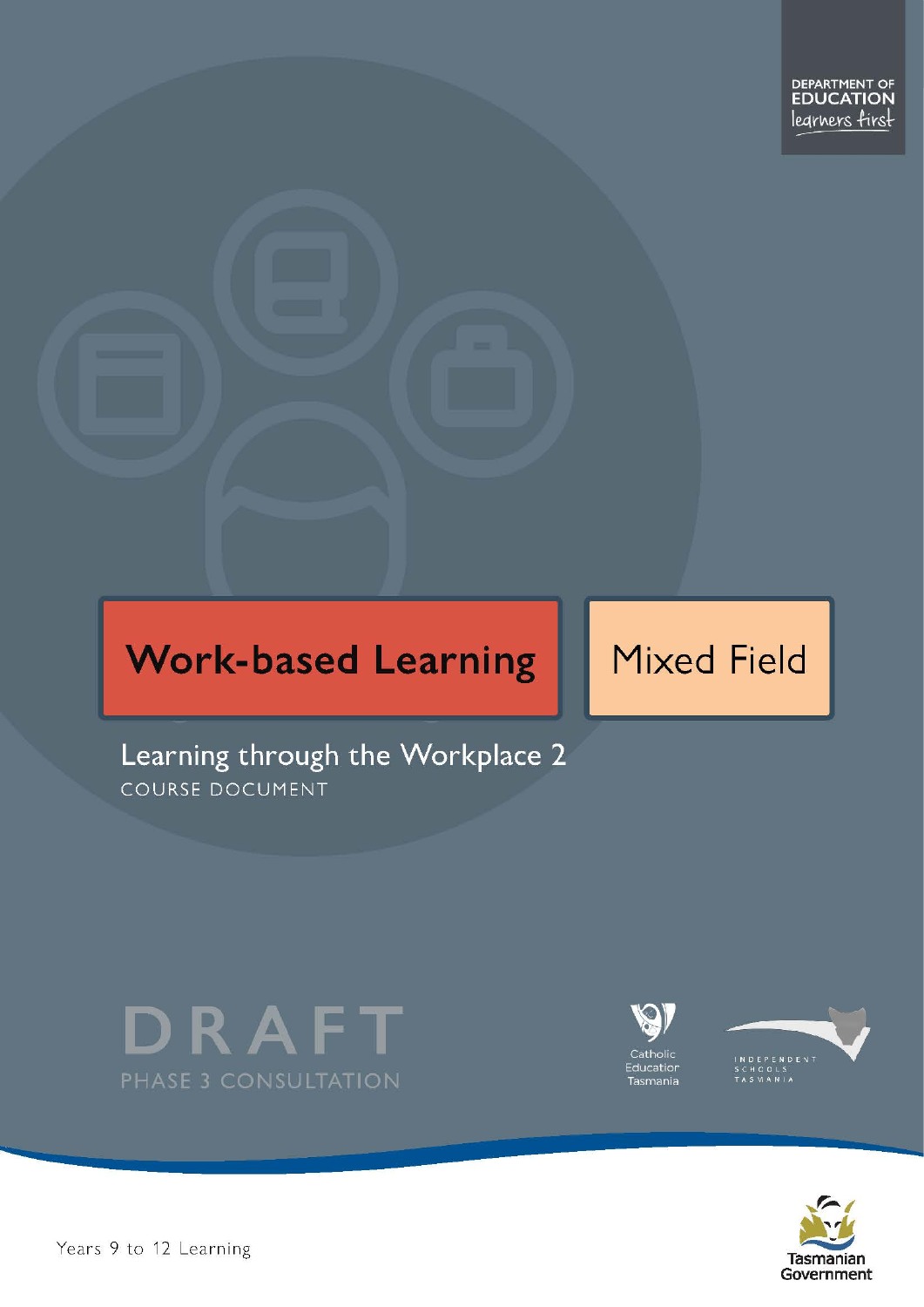# Table of Contents

Phase 3 Consultation Draft Published: March 2021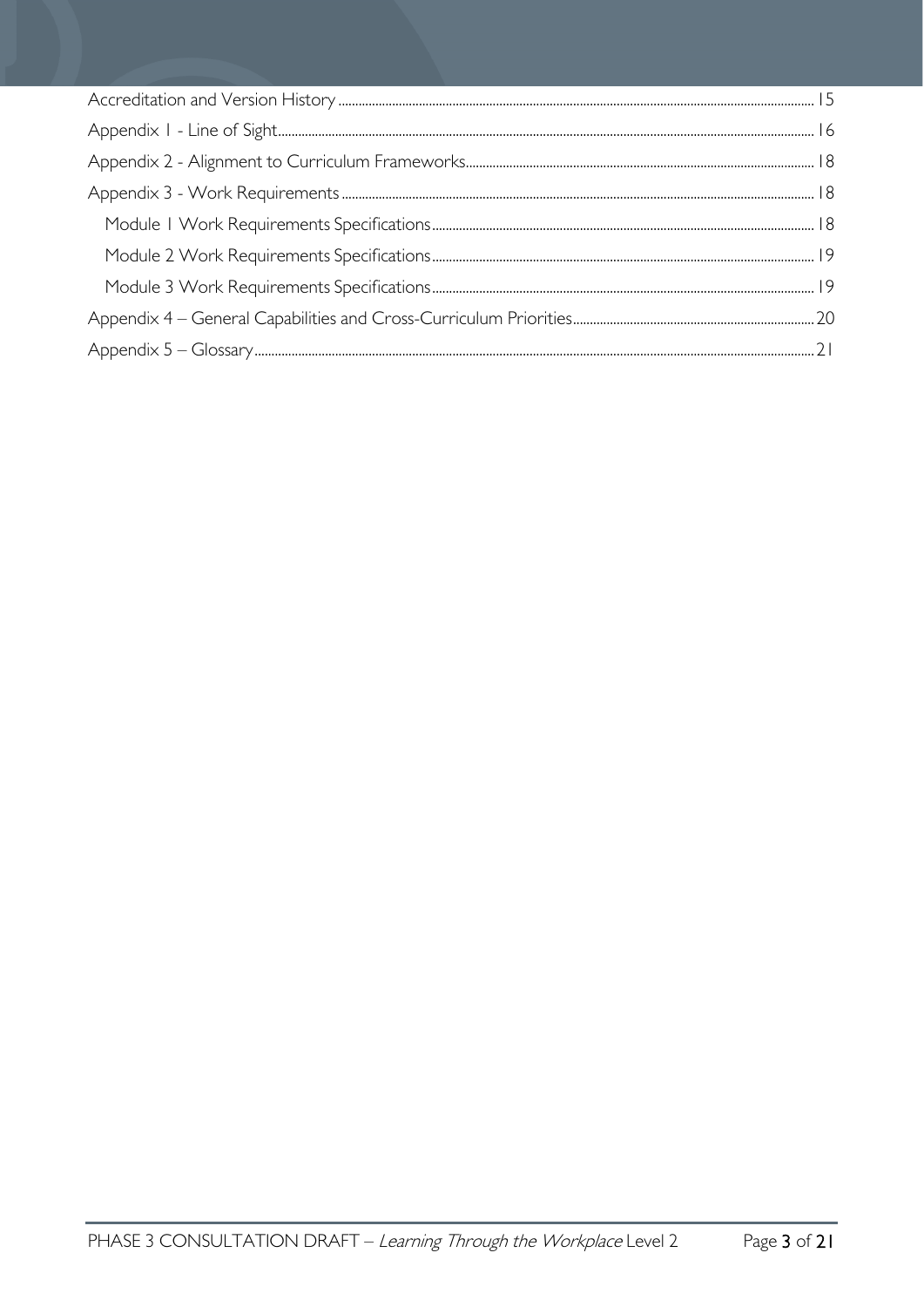# <span id="page-3-0"></span>Learning Through the Workplace, 150 hours – Level 2

This course is the Level 2 component of the Learning Through the Workplace program.

### <span id="page-3-1"></span>Aims

The purpose of Years 9 to 12 [Education](https://publicdocumentcentre.education.tas.gov.au/library/Shared%20Documents/Years-9-to-12-Education-Framework.pdf) is to enable all students to achieve their potential through Years 9 to 12 and beyond in further study, training or employment.

Years 9 to 12 Education enables: Personal Empowerment, Cultural Transmission, Preparation for Citizenship and Preparation for Work.

This course supports the principles of Access, Agency, Excellence, Balance, Support and Achievement as part of a range of programs that enables students to access a diverse and highly flexible range of learning opportunities suited to their level of readiness, interests and aspirations.

Courses aligned to the Years 9 to 12 Curriculum [Framework](https://publicdocumentcentre.education.tas.gov.au/library/Shared%20Documents/Education%209-12%20Frameworks%20A3%20WEB%20POSTER.pdf) belong to one of the five focus areas of Discipline-based Study, Transdisciplinary Projects, Professional Studies, Work-based Learning and Personal Futures.

Learning Through the Workplace Level 2 is a Work-based Learning course.

# <span id="page-3-2"></span>Focus Area – Work-based Learning

Work-based Learning enables students to acquire workplace skills either through a TASC accredited course or through nationally recognised training within an industry developed Training Package. Inclusion of Work-based Learning as a focus area is a response to a range of contemporary research findings that highlight the value of work-based learning. Work-based learning, when connected to quality curriculum, equips young people to navigate the changing nature of work, successfully transition to post-school options, and thrive in a complex and changing world.

Work-based Learning courses have three key features that guide teaching and learning:

- prepare for workplace learning
- undertake workplace learning
- reflect and exhibit/present



Figure 1: Core skills for work in context (source[: https://www.dese.gov.au/uncategorised/resources/core-skills-work-developmental](https://www.dese.gov.au/uncategorised/resources/core-skills-work-developmental-framework)[framework\)](https://www.dese.gov.au/uncategorised/resources/core-skills-work-developmental-framework)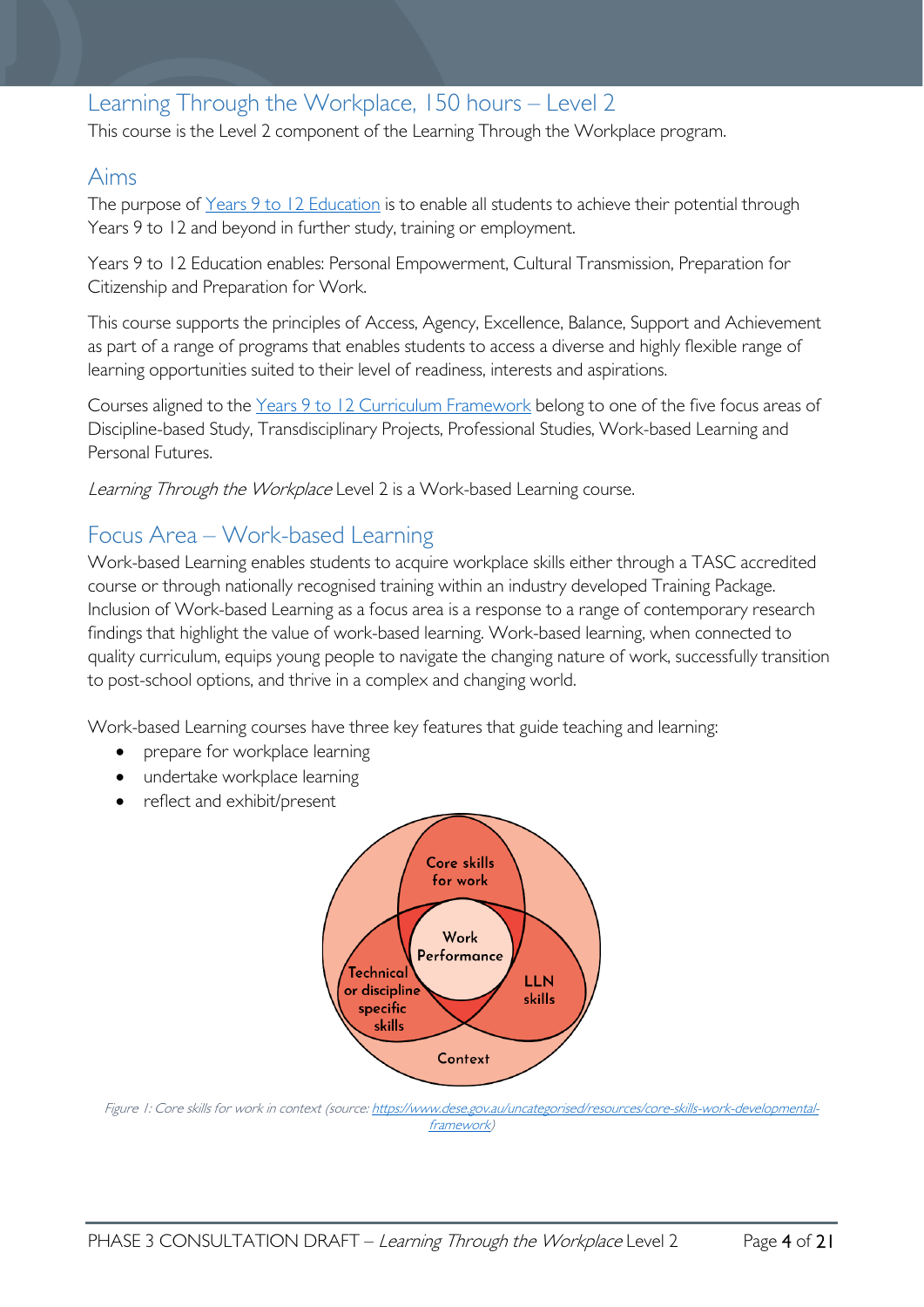In this course learners will do this by:

- preparing for workplace learning and develop reflective skills in Module 1, as well as learning to report on their learning experiences
- undertaking workplace learning in Modules 2 and 3 as vocational placement, or other paid or unpaid work. While undertaking workplace learning they will maintain a skills log and complete a learning journal.

## <span id="page-4-0"></span>Rationale

Learning through the Workplace Level 2 is one of a suite of four Work-based Learning courses in the Mixed Field learning area. *Learning through the Workplace Level 2* enables students to develop knowledge and understanding of the nature, type, and structure of the workplace. The course supports learners managing multiple responsibilities on top of their schooling by assessing the knowledge and skills gained in workplace contexts. It engages learners through practical learning in workplace settings outside the school environment, related to their interests and aspirations, in which they are required to be responsible. Through this workplace context they develop and apply transferable employability skills. Workplace settings include paid or unpaid work such as vocational placement as part of an accredited VET program, work placement, volunteering or part-time paid employment. Learners are taught to reflect on their capabilities, skills, interests and aspirations and to reflect on the knowledge, skills and attributes valued in the workplace. Reflective skills are explicitly taught and assessed in the course.

# <span id="page-4-1"></span>Integration of General Capabilities and Cross-Curriculum Priorities

The general capabilities addressed specifically in this course are:

- Critical and creative thinking  $\mathbb{C}$
- Ethical understanding  $\div$
- Information and communication technology capability  $\cdot \star$
- Intercultural understanding  $\frac{c_3}{ }$
- Literacy  $\blacksquare$
- Personal and social capability

The cross-curriculum priorities are enabled through this course are:

- Aboriginal and Torres Strait Islander Histories and Cultures  $\mathcal$
- Asia and Australia's Engagement with Asia **AA**
- Sustainability  $\triangleleft$

## <span id="page-4-2"></span>Course Description

Learning through the Workplace Level 2 allows the learner to gain credit towards their TCE from work that they do. When they finish, they will have 80 hours of experience in a workplace, either as part of their VET vocational placement or as paid/unpaid work, or a mix of these.

Learners will work towards self-set goals around the skills they want to develop in their work or placement. The learner will keep a skills log and learning journal for assessment. They can choose the format of their skills log and learning journal as long as it is available digitally. The skills log and learning journal will be a record of the student's learning and reflections on their experiences. After their workplace experiences they will reflect on the learning and present their findings to peers.

Taking part in this course will develop the learner's employability skills and increase their confidence in the workplace, school and life in general.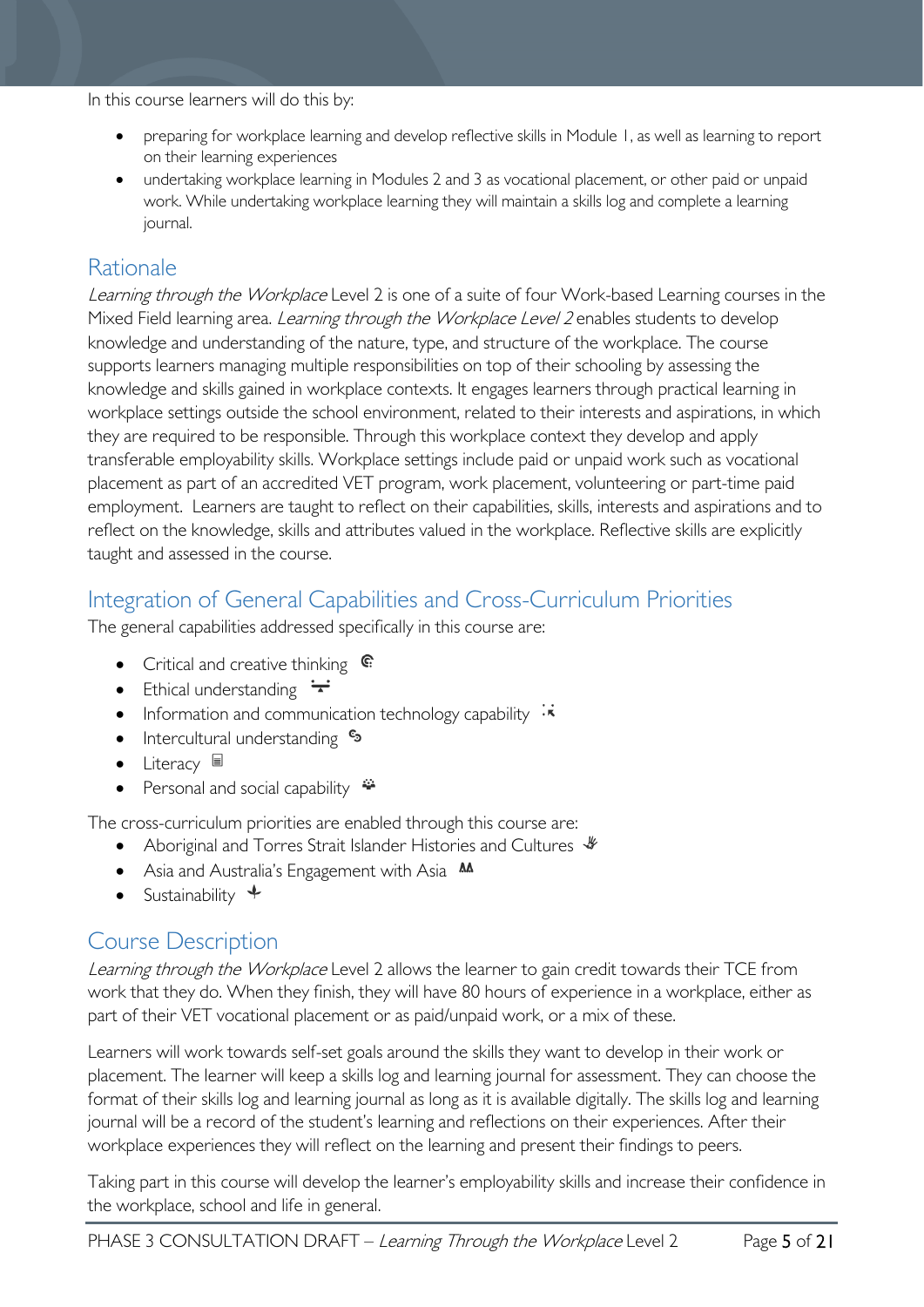### <span id="page-5-0"></span>Pathways

- Pathways in learners who are engaged in part-time paid or unpaid work and learners in VET programs
- Pathways out Learning Through the Workplace Level 3, further education and training, employment

# <span id="page-5-1"></span>Course Requirements

- Access considerations there are no specific access requirements for this course.
- Resources learners need access to 40 hours of workplace learning in a suitable workplace beyond the school environment for each of Modules 2 and 3. Up to 10 hours of the 40 may be in simulated workplace environments for each of Modules 2 and 3.

The workplace learning components of *Learning Through the Workplace* Level 2 must be delivered in accordance with the [Years 9-12 Requirements and Guidelines for the Delivery](https://publicdocumentcentre.education.tas.gov.au/library/Shared%20Documents/Requirements-and-Guidelines-for-Work-based-Learning.pdf) of Work-based [Learning to School Students.](https://publicdocumentcentre.education.tas.gov.au/library/Shared%20Documents/Requirements-and-Guidelines-for-Work-based-Learning.pdf)

# <span id="page-5-2"></span>Course Structure, Delivery and Progression

### <span id="page-5-3"></span>Structure

This course consists of three 50-hour modules.

Modules Available Core Module 1: About workplace learning Core Module 2: Undertake workplace learning A Core Module 3: Undertake workplace learning B



### <span id="page-5-4"></span>**Delivery**

Module 1 may be delivered concurrently with Modules 2 and 3.

### <span id="page-5-5"></span>Developmental Progression

Module 1 introduces the learner to key ideas, concepts, skills, knowledge and understanding. Module 2 enables the learner to build upon these key ideas, concepts, skills, knowledge and understanding. Module 3 enables the learner to further build on these key ideas, concepts, skills, knowledge and understanding.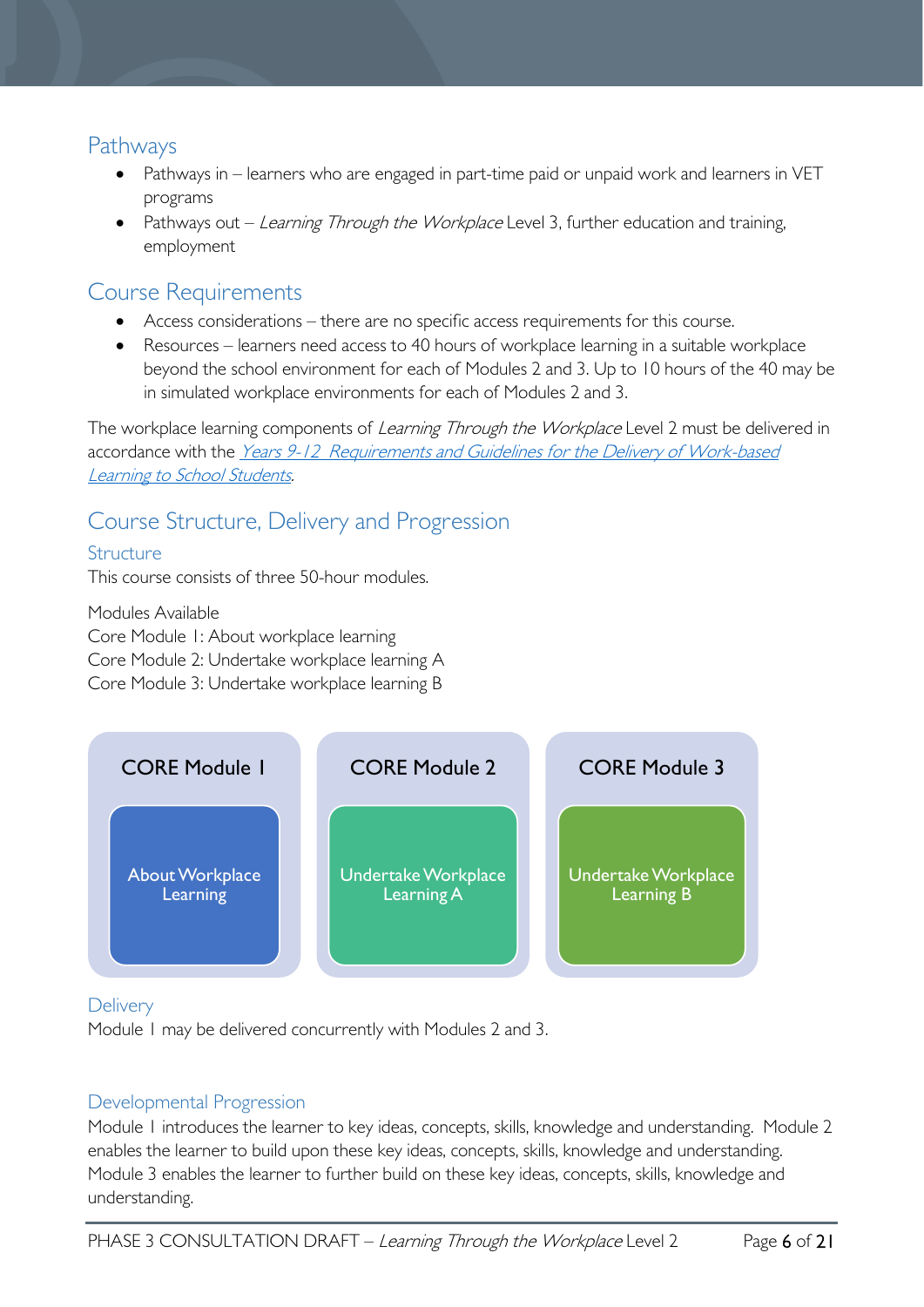The progression of learning is evidenced through assessment opportunities which provide feedback to promote further learning. A culminating performance of understanding is reflected in the final work requirements.

# <span id="page-6-0"></span>Module 1 - About workplace learning

Learners plan for successful workplace learning by equipping themselves with knowledge and skills directly relevant to their workplace learning context, using simulated workplace settings when required. After completing workplace learning in a real workplace setting, learners reflect on their learning and present their findings supported by digital and other technologies.

### <span id="page-6-1"></span>Module 1 Learning Outcomes

On successful completion of this module, learners will be able to:

- 1. demonstrate knowledge and understanding of industry and work
- 2. apply and develop targeted core skills for work and general capabilities in a workplace setting
- 3. work independently with others in workplace settings
- 4. review, and reflect and report on, their learning experiences in the workplace abilities, interests, and aspirations in relation to planning for work and future pathways.

### <span id="page-6-2"></span>Module 1 Content

Module 1 is designed to support Modules 2 and 3. The Prepare for workplace learning component should be delivered before the Module 2 period of workplace learning. The Reflect and present/exhibit component should be delivered after Modules 2 and 3. In some contexts, it may also be desirable to revisit aspects of Module 1 during and between Modules 2 and 3. The concurrent delivery of Module 1 enables flexibility to suit the context and needs of the cohort of learners.

### Prepare for workplace learning

Learners plan for successful workplace learning by undertaking a range of practical activities independently or in groups. Simulated workplaces may be used for role play and practice of selected skills. Learners apply their knowledge to their specific workplace and its industry.

#### Key knowledge

- rights and responsibilities
- work, health and safety requirements
- behavioural expectations in the workplace
- introduction to Learning Through the Workplace Level 2 Skills Log and Learning Through the Workplace Level 2 Learning Journal.

#### Key skills

- following work health and safety procedures and guidelines in simulated workplaces
- using digital technologies for work-related communication, research and presentation
- working with others
- handling challenging situations
- researching relevant information about their workplace context and the relevant industry
- developing a workplace learning plan
- learning strategies effective use of the Learning Through the Workplace Level 2 Skills Log and Learning Through the Workplace Level 2 Learning Journal.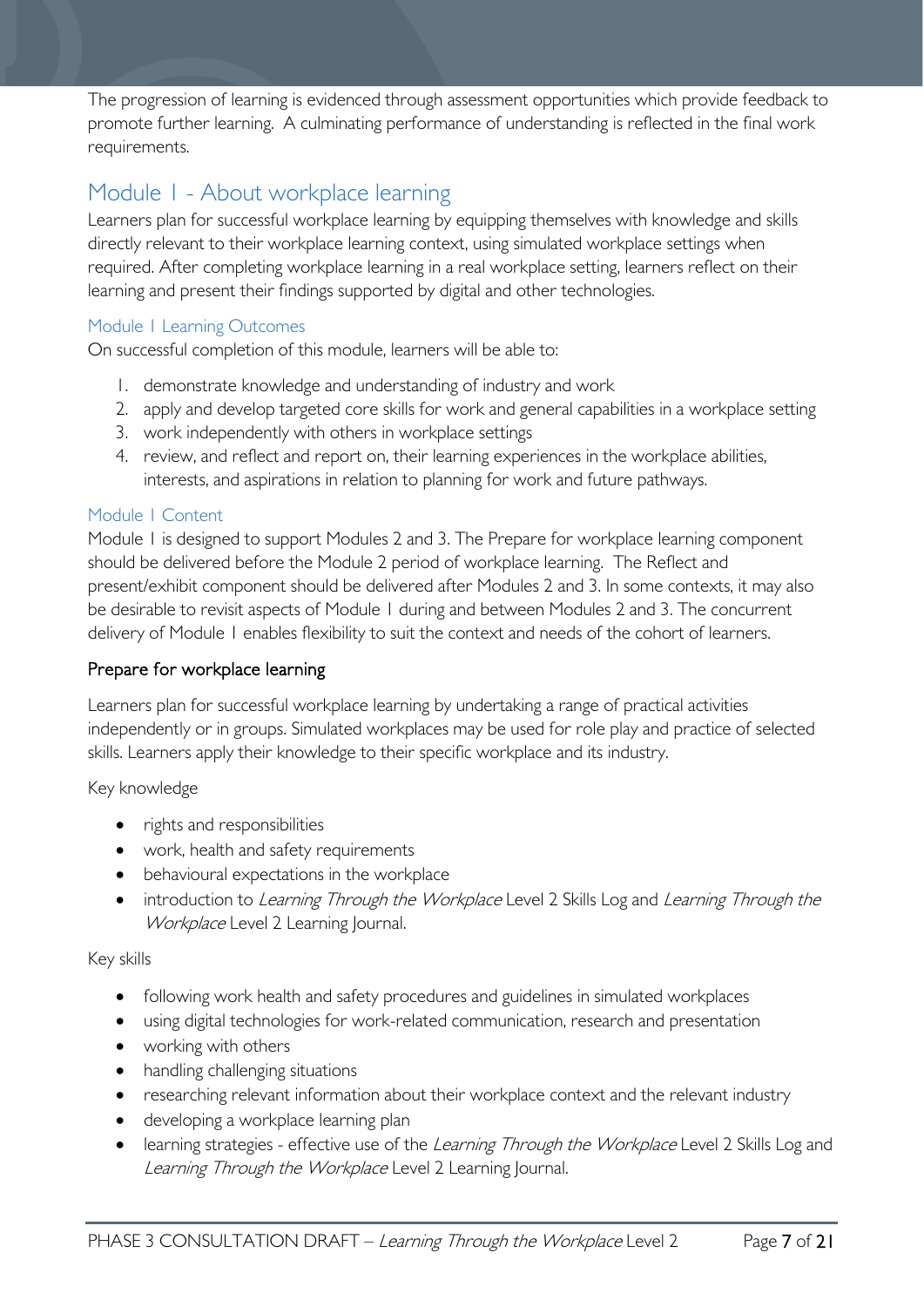#### Reflect and present/exhibit

After each 40 hours of workplace learning in Modules 2 and 3, learners review their experiences using their Skills Log and Learning Journal as evidence of learning. They learn and apply reflective strategies to identify and articulate their learning and skill development. After completing Modules 2 and 3, learners use digital and other technologies to plan and present their findings to a small known audience.

#### Key knowledge

- individual or group processes to unpack learning
- appropriate technologies to support planning and delivery of presentation
- protocols for providing peer review and feedback

#### Key skills

- planning the content and organising a presentation
- designing a presentation in multimodal format using available templates or own design
- digital presentation skills
- giving and receiving feedback.

#### <span id="page-7-0"></span>Module 1 Work Requirements

The work requirements of a course are processes, products or performances that provide a significant demonstration of achievement that is measurable against the course's standards. Work requirements need not be the sole form of assessment for a module.

This module includes one (1) Workplace Learning folio work requirement.

See Appendix 3 for summary of Work Requirement specifications for this course.

#### <span id="page-7-1"></span>Module 1 Assessment

This module will assess criteria 1, 2, 3, 4.

### <span id="page-7-2"></span>Module 2 - Undertake workplace learning A

Learners undertake 40 hours of workplace learning in their chosen context of paid or unpaid work, typically either a vocational placement as part of a VET program, or part-time work or volunteering. Learners use non workplace time to complete their Skills Log to document their time and activities, and their Learning Journal. Learners reflect on their experience and update their personal learning goals and plans.

#### <span id="page-7-3"></span>Module 2 Learning Outcomes

On successful completion of this module, learners will be able to:

- 1. communicate knowledge and understanding of industry and work
- 2. describe, develop, and demonstrate relevant core skills for work and general capabilities in a workplace setting
- 3. communicate and interact with others to achieve work goals in workplace settings
- 5. identify relevant Work Health and Safety requirements, roles and responsibilities in a workplace setting.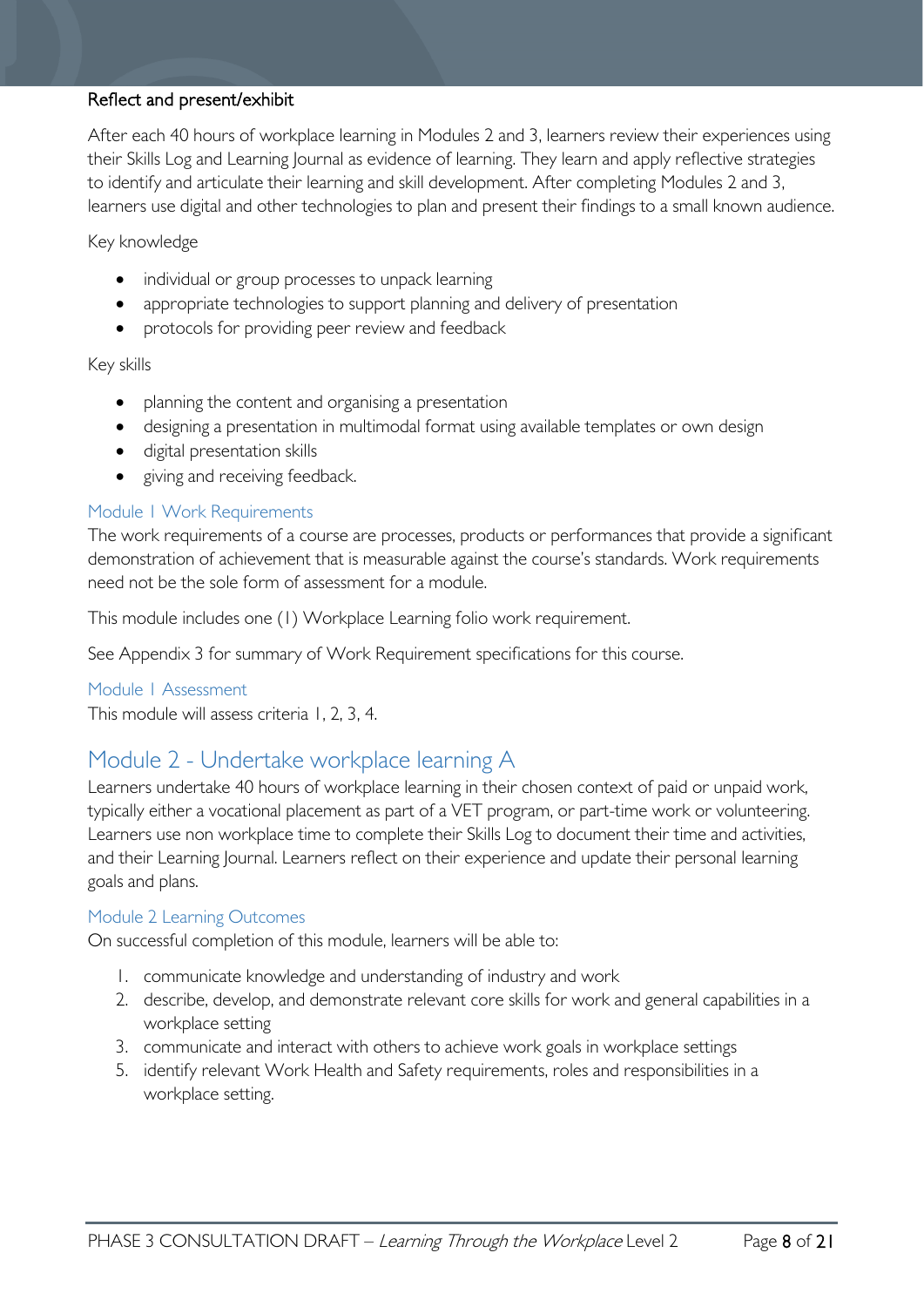#### <span id="page-8-0"></span>Module 2 Content

The majority of the content for this module (40 of the 50 hours) comprises the set of learning experiences that students will have in the workplace, and its documentation in the Skills Log and Learning Journal. Learners process this content to identify and describe their learning, review plans, and update their self-audit of skills and capabilities.

10 hours is allocated for the following content:

Key knowledge

- ways to effectively use the skills log and learning journal e.g. examples of log entries, guiding questions
- how to access relevant Work Health and Safety information

Key skills

- identifying which Core Skills for Work or General Capabilities are evidenced by workplace experiences
- implementing their learning plan
- annotating journal entries.

#### <span id="page-8-1"></span>Module 2 Work Requirements

The work requirements of a course are processes, products or performances that provide a significant demonstration of achievement that is measurable against the course's standards. Work requirements need not be the sole form of assessment for a module.

This module includes one (1) extended response - Skills Logbook A and Learning Journal A work requirement.

See Appendix 3 for summary of Work Requirement specifications for this course.

<span id="page-8-2"></span>Module 2 Assessment This module will assess criteria 1, 2, 3, 5.

### <span id="page-8-3"></span>Module 3 - Undertake workplace learning B

Learners undertake 40 hours of workplace learning in their chosen context of paid or unpaid work, typically either a vocational placement as part of a VET program, or part-time work or volunteering. Learners use non work time to complete their Skills Log to document their time and activities, and their Learning Journal. Learners reflect on their experience and update their Resume and Personal Statement.

#### <span id="page-8-4"></span>Module 3 Learning Outcomes

On successful completion of this module, learners will be able to:

- 1. communicate knowledge and understanding of industry and work
- 2. describe, develop and demonstrate relevant core skills for work and general capabilities in a workplace setting
- 3. communicate and interact with others to achieve work goals in workplace settings
- 6. identify and investigate processes and issues related to work, industry and the workplace.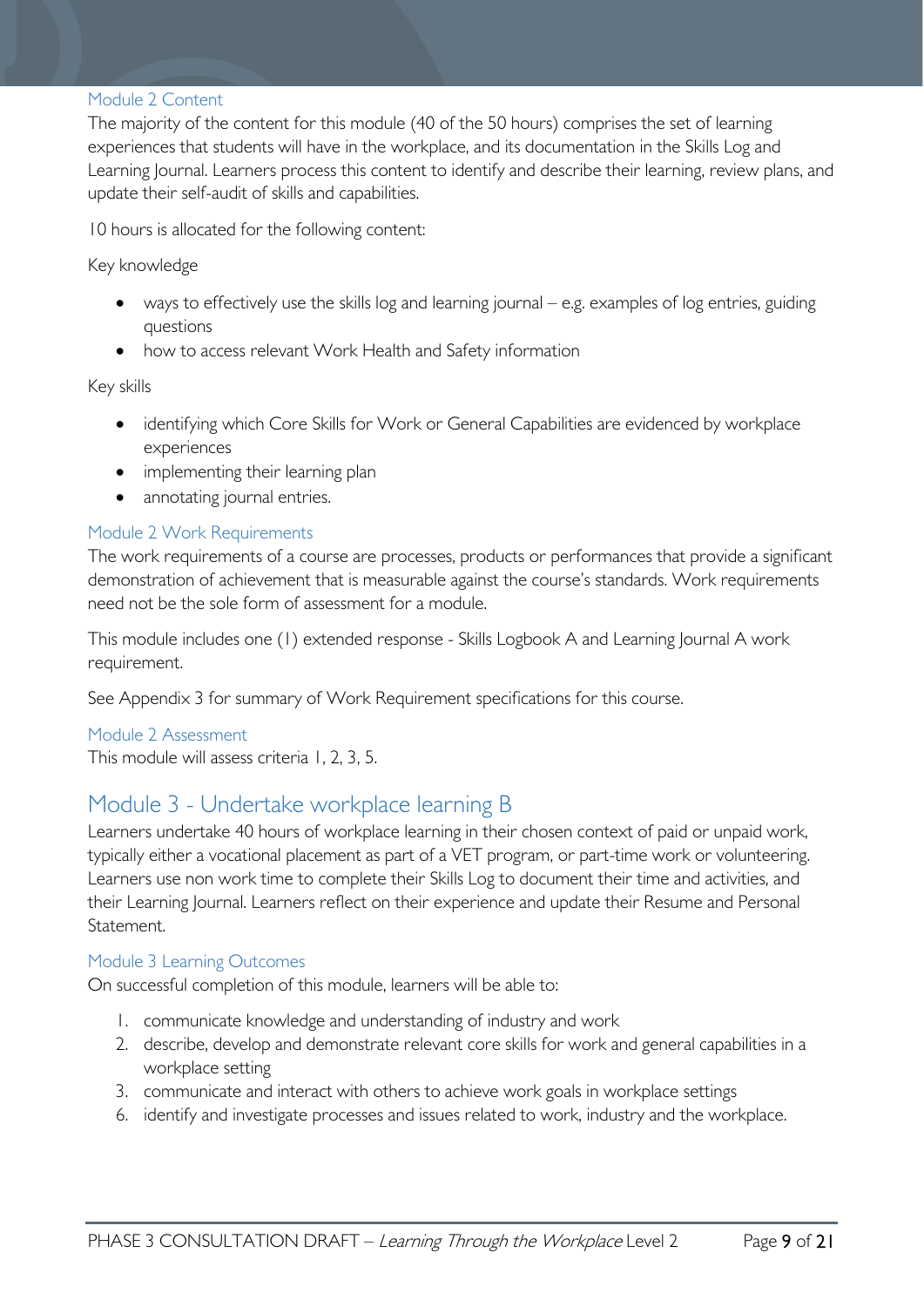#### <span id="page-9-0"></span>Module 3 Content

The majority of the content for this module (40 of the 50 hours) is the set of learning experiences that students will have in the workplace, and its documentation in the Skills Log and Learning Journal. Learners process this content to identify and describe their learning, review plans and update their selfaudit of skills and capabilities.

10 hours is allocated for the following content:

Key knowledge

- adapting ways to effectively use a skills log and learning journal e.g., new ideas from peer sharing, reflecting on what worked well
- strategies for investigating workplace processes and issues

Key skills

- mapping workplace experiences to relevant Core Skills for Work or General Capabilities
- implementing and adapting their learning plan
- annotating journal entries.

### <span id="page-9-1"></span>Module 3 Work Requirements

The work requirements of a course are processes, products or performances that provide a significant demonstration of achievement that is measurable against the course's standards. Work requirements need not be the sole form of assessment for a module.

This module includes one (1) extended response - Skills Logbook B and Learning Journal B work requirement.

See Appendix 3 for summary of Work Requirement specifications for this course.

#### <span id="page-9-2"></span>Module 3 Assessment

This module will assess criteria 1, 2, 3, 6.

### <span id="page-9-3"></span>Assessment

Criterion-based assessment is a form of outcomes assessment that identifies the extent of learner achievement at an appropriate end-point of study. Although assessment – as part of the learning program – is continuous, much of it is formative, and is done to help learners identify what they need to do to attain the maximum benefit from their study of the course. Therefore, assessment for summative reporting to TASC will focus on what both teacher and learner understand to reflect endpoint achievement.

The standard of achievement each learner attains on each criterion is recorded as a rating 'A', 'B', or 'C', according to the outcomes specified in the standards section of the course.

A 't' notation must be used where a learner demonstrates any achievement against a criterion less than the standard specified for the 'C' rating.

A 'z' notation is to be used where a learner provides no evidence of achievement at all.

Internal assessment of all criteria will be made by the provider. Providers will report the learner's rating for each criterion to TASC.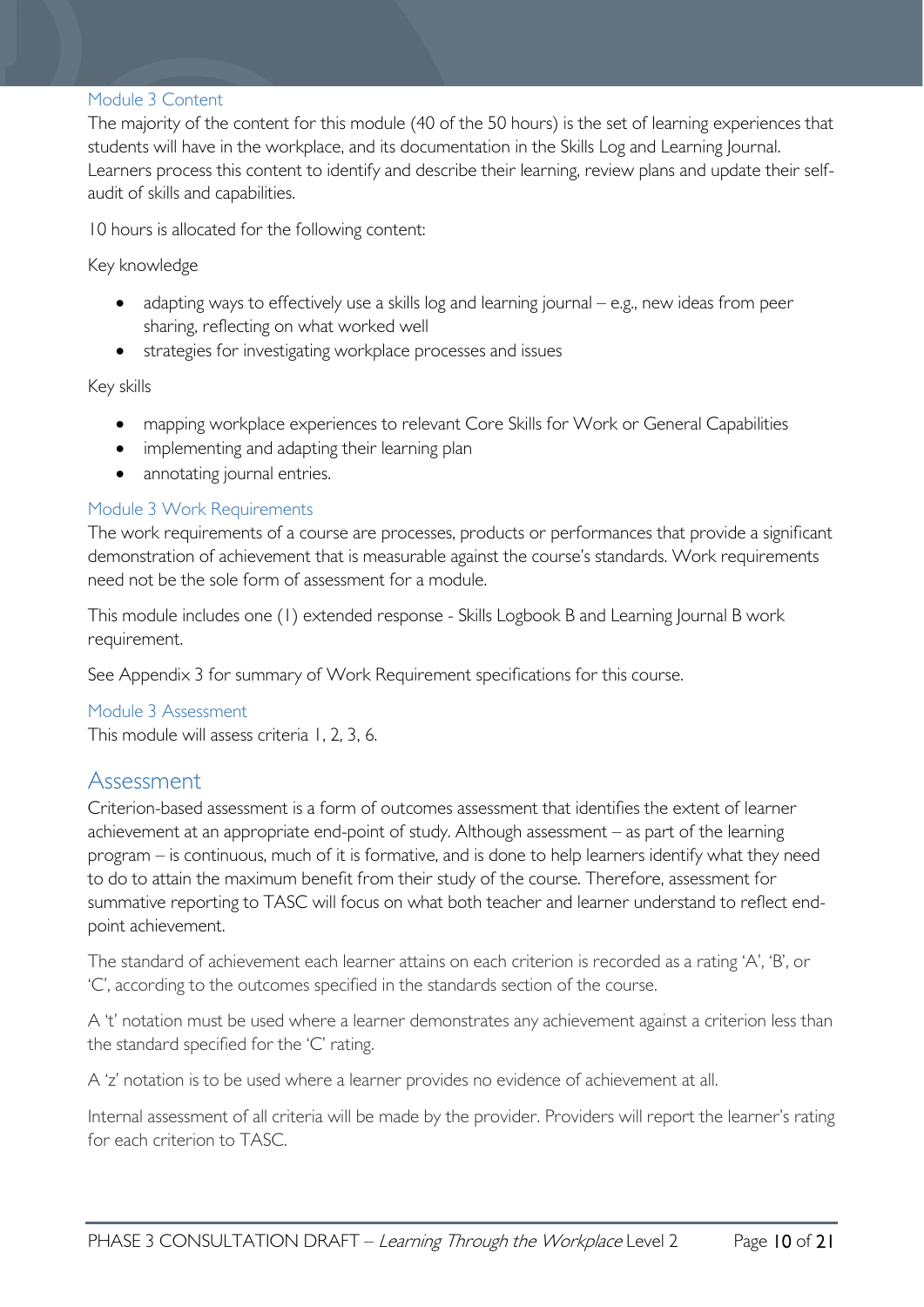<span id="page-10-0"></span>**Criteria** 

|                      | Module I | Module 2 | Module 3 | Notes                                                                |
|----------------------|----------|----------|----------|----------------------------------------------------------------------|
| Criteria<br>assessed | 1,2,3,4  | ,2,3,5   | 1,2,3,6  | Three common in all modules<br>and one focus criterion per<br>module |

The assessment for Learning Through the Workplace Level 2 will be based on the degree to which the learner can:

- 1. communicate knowledge and understanding of industry and work
- 2. describe, develop and demonstrate relevant core skills for work and general capabilities in a workplace setting
- 3. communicate and interact with others to achieve goals in workplace settings
- 4. apply reflective practices to inform goal setting and planning for improvement of targeted skills in a workplace setting
- 5. research and describe Workplace Health and Safety (WHS) roles and responsibilities of the relevant personnel\* in a selected work environment
- 6. identify and solve problems in the workplace relevant to self.

\*relevant personnel include employers, employees, visitors and volunteers

#### <span id="page-10-1"></span>**Standards**

Criterion 1: communicate knowledge and understanding of industry and work

This criterion is internally assessed.

| Rating C                                                                                                                               | Rating B                                                                                                                                          | Rating A                                                                                                                                         |
|----------------------------------------------------------------------------------------------------------------------------------------|---------------------------------------------------------------------------------------------------------------------------------------------------|--------------------------------------------------------------------------------------------------------------------------------------------------|
| identifies some                                                                                                                        | describes a range of                                                                                                                              | describes a wide range of                                                                                                                        |
| contemporary types of paid<br>and unpaid work and their<br>advantages and disadvantages<br>to the individual                           | contemporary types of paid<br>and unpaid work and their<br>advantages and disadvantages<br>to the individual and wider<br>community               | contemporary types of paid<br>and unpaid work and their<br>advantages and disadvantages<br>to the individual and wider<br>community              |
| identifies some factors<br>contributing to a positive,<br>supportive, equal opportunity<br>workplace culture                           | describes elements of a<br>positive, supportive equal<br>opportunity workplace<br>culture including the role of<br>the individual                 | explains benefits to<br>employees and employers of<br>a positive, supportive, equal<br>opportunity workplace<br>culture                          |
| identifies rights and<br>responsibilities relevant to<br>their workplace context and<br>reference relevant workplace<br>documentation. | describes rights and<br>responsibilities relevant to<br>their workplace context and<br>reference relevant workplace<br>or external documentation. | explains rights and<br>responsibilities relevant to<br>their workplace context and<br>reference relevant internal<br>and external documentation. |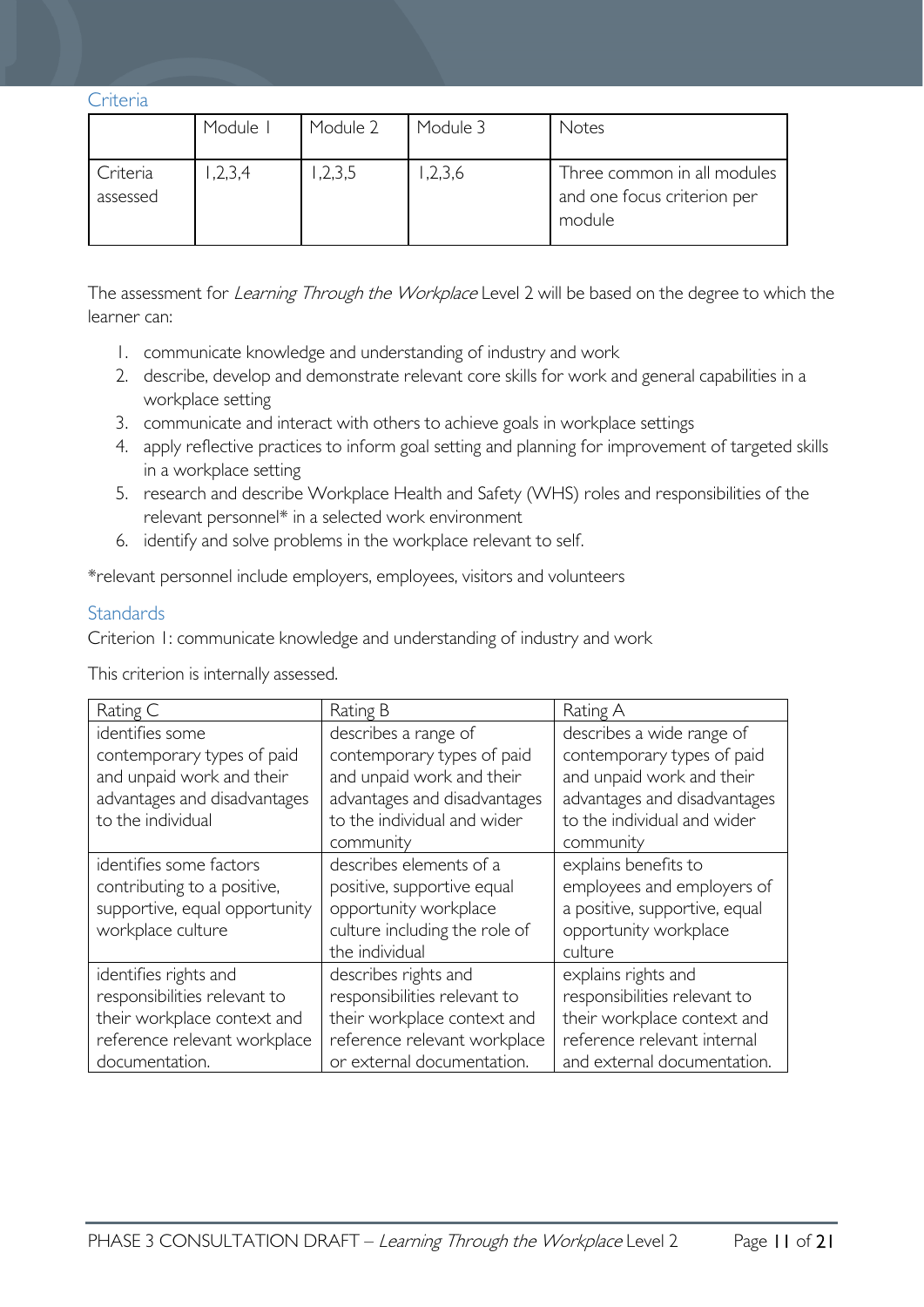Criterion 2: describe, develop and demonstrate relevant core skills for work and general capabilities in a workplace setting

| Rating C                        | Rating B                        | Rating A                        |
|---------------------------------|---------------------------------|---------------------------------|
| identifies a SMART goal and     | identifies a SMART goal and     | develops a SMART goal and       |
| one or more strategies to       | associated strategies to        | associated strategies to        |
| improve one or more             | improve one or more             | improve one or more             |
| targeted skills or capabilities | targeted skills or capabilities | targeted skills or capabilities |
| through workplace learning      | through workplace learning      | through workplace learning      |
| develops a workplace            | develops and implements a       | develops and                    |
| learning plan to achieve        | workplace learning plan to      | comprehensively implements      |
| improvement goal(s) and at      | achieve improvement goal(s)     | a workplace learning plan to    |
| least partially implement it    |                                 | achieve improvement goal(s)     |
| collects evidence of work-      | records and maps evidence       | records, maps and annotates     |
| related skills and capabilities | of work-related skills and      | evidence of work-related        |
| on a regular basis.             | capabilities on a regular basis | skills and capabilities on a    |
|                                 | and in a range of formats.      | regular basis and in a range of |
|                                 |                                 | multimodal formats.             |

Criterion 3: communicate and interact with others to achieve goals in workplace settings

| Rating C                                                                                                           | Rating B                                                                                                  | Rating A                                                                                                                                                                                                                                      |
|--------------------------------------------------------------------------------------------------------------------|-----------------------------------------------------------------------------------------------------------|-----------------------------------------------------------------------------------------------------------------------------------------------------------------------------------------------------------------------------------------------|
| follows instructions and<br>interacts with others<br>appropriately in a supported<br>workplace role                | interacts with others in an<br>appropriate manner in<br>planned work-related<br>activities                | interacts with others in an<br>appropriate manner in<br>planned and spontaneous<br>workplace contexts,<br>performs, monitors, assesses<br>and adjusts own tasks for the<br>successful completion of<br>individual and workgroup<br>activities |
| performs tasks to contribute<br>to the completion of<br>individual and workgroup<br>activities                     | performs and monitors own<br>tasks for successful<br>completion of individual and<br>workgroup activities | performs, monitors, assesses<br>and adjusts own tasks for the<br>successful completion of<br>individual and workgroup<br>activities                                                                                                           |
| maintains cooperative<br>engagement with others in<br>work-based learning activities<br>for agreed periods of time | maintains cooperative<br>engagement with others in<br>work-based learning activities                      | maintains active, cooperative<br>engagement with others in a<br>range of work-based learning<br>activities                                                                                                                                    |
| with support, attempts to<br>follow workplace protocols<br>related to diversity.                                   | attempts to follow workplace<br>protocols related to diversity.                                           | follows workplace protocols<br>related to diversity and<br>difference, and with guidance<br>may consider the concepts<br>behind them.                                                                                                         |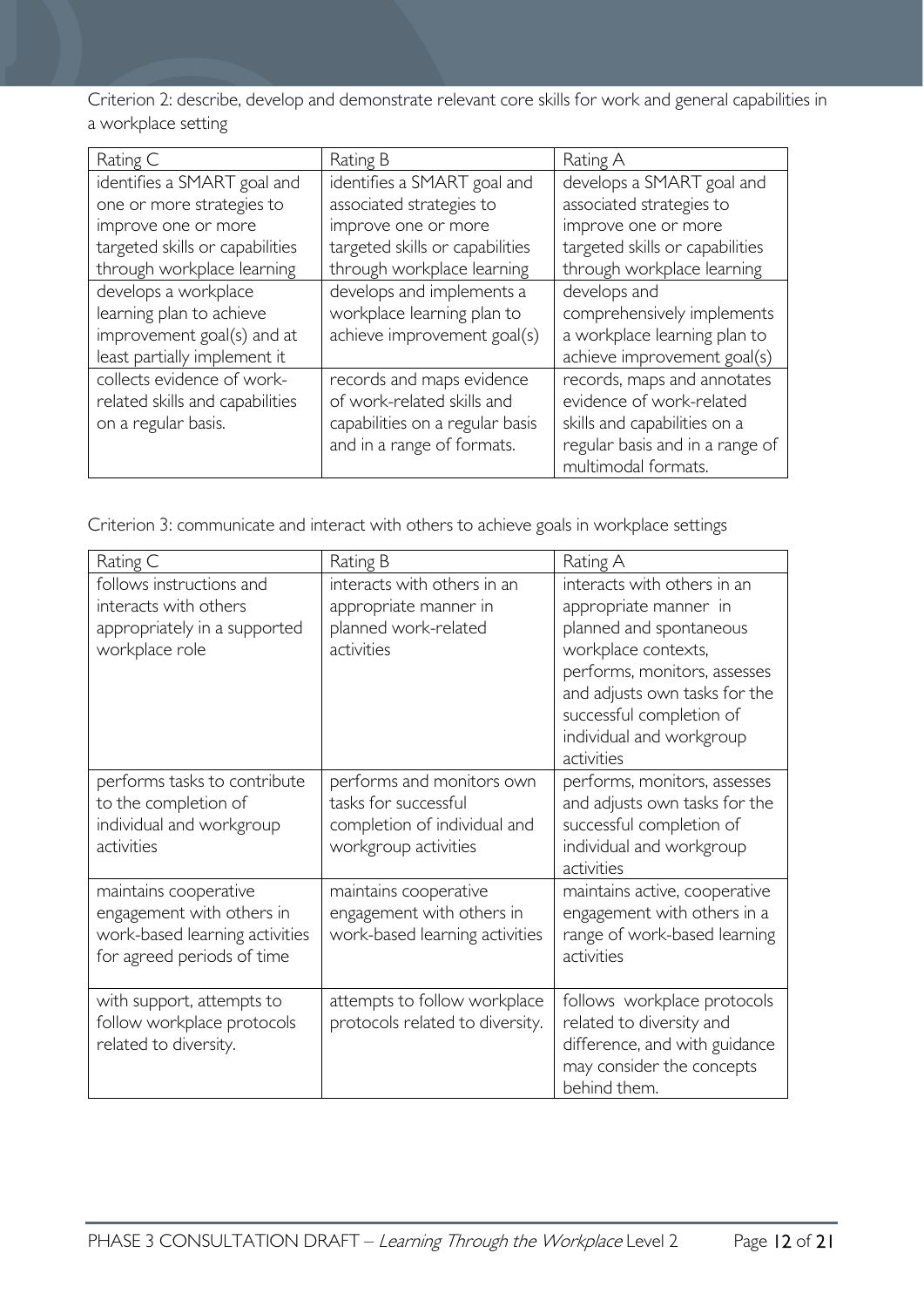Criterion 4: apply reflective practices to review and report on their learning in the workplace, and to inform goal setting and planning for work and future pathways, supported by digital and other technologies

| Rating C                                                                                                                                                                                    | Rating B                                                                                                                                                                    | Rating A                                                                                                                                                                                                                  |
|---------------------------------------------------------------------------------------------------------------------------------------------------------------------------------------------|-----------------------------------------------------------------------------------------------------------------------------------------------------------------------------|---------------------------------------------------------------------------------------------------------------------------------------------------------------------------------------------------------------------------|
| with guidance, uses one or<br>more reflective strategies to<br>review workplace learning<br>experiences and list what did<br>and didn't work well in the<br>workplace learning plan         | uses one or more reflective<br>strategies to review<br>workplace learning<br>experiences and identify<br>what did and didn't work well<br>in the workplace learning<br>plan | reviews workplace learning<br>experiences and identify<br>what worked well in the<br>workplace learning plan and<br>how it could be improved                                                                              |
| with support, identifies some<br>strengths and areas of<br>growth from workplace<br>learning experiences                                                                                    | describes some strengths and<br>one or more areas of growth<br>in skills and capabilities from<br>workplace learning<br>experiences                                         | describes some strengths and<br>one or more areas of growth<br>in skills and capabilities from<br>workplace learning<br>experiences and with support<br>identify how the learning<br>could be applied in a new<br>context |
| with some support, follows<br>routine procedures for using<br>digital and other technologies<br>to plan and present the<br>learning outcomes of their<br>workplace learning<br>experiences. | follows routine procedures<br>for using digital and other<br>technologies to plan and<br>present the learning<br>outcomes of their workplace<br>learning experiences.       | uses digital and other<br>technologies in new ways to<br>plan and present the learning<br>outcomes of their workplace<br>learning experiences.                                                                            |

Criterion 5: research and describe Workplace Health and Safety (WHS) roles and responsibilities of the relevant personnel\* in a selected work environment

| Rating C                      | Rating B                       | Rating A                     |
|-------------------------------|--------------------------------|------------------------------|
| identifies relevant WHS       | describes relevant WHS         | explains relevant WHS        |
| requirements in a selected    | requirements in the selected   | requirements in the selected |
| workplace setting             | workplace setting              | workplace setting            |
| describes WHS roles of the    | discusses what is meant by     | researches and describes the |
| relevant personnel* in a      | risk management, using         | duties placed on the         |
| selected workplace            | examples to explore            | employer in relation to      |
|                               | measures in the hierarchy of   | notifiable incidents.        |
|                               | controls                       |                              |
| identifies and classifies WHS | describes WHS hazards and      | identifies and discusses     |
| information, signs and        | risks in a selected workplace. | possible risk control        |
| symbols in a selected         |                                | measures for WHS issues in   |
| workplace.                    |                                | a selected workplace using   |
|                               |                                | the hierarchy of controls.   |

\* relevant personnel include employers, employees, visitors and volunteers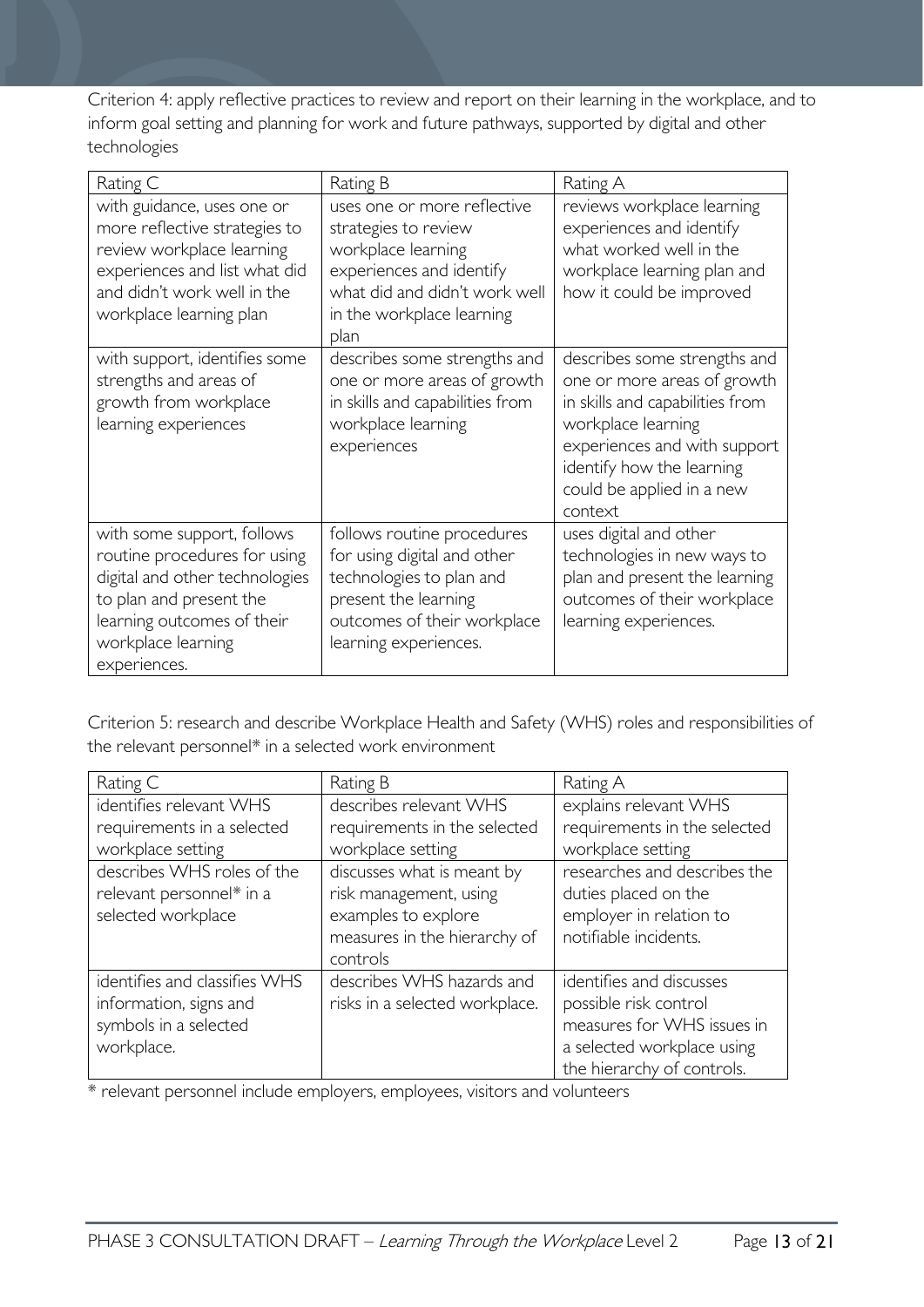Criterion 6: identify and solve problems in the workplace

| Rating C                                                                                                                                               | Rating B                                                                                                            | Rating A                                                                                                                                                            |
|--------------------------------------------------------------------------------------------------------------------------------------------------------|---------------------------------------------------------------------------------------------------------------------|---------------------------------------------------------------------------------------------------------------------------------------------------------------------|
| recognises and responds to<br>routine problems related to<br>role in the immediate work<br>context                                                     | recognises when problems<br>are beyond immediate<br>responses or experience and<br>seeks assistance                 | recognises and takes<br>responsibility for addressing<br>some predictable problems in<br>familiar work contexts                                                     |
| follows clear, step by step<br>instructions or procedures to<br>address identified, routine<br>problems directly relevant to<br>own role               | begins to identify and<br>implement standard solutions<br>for an increasing number of<br>routine workplace problems | addresses unfamiliar<br>workplace problems by<br>applying past solutions that<br>may appear to have some<br>relevance to the current<br>situation, if safe to do so |
| identifies some ways in which<br>a suggested solution worked<br>or did not work and suggests<br>actions that could be taken in<br>a similar situation. | reflects on outcomes and<br>identifies what worked in<br>addressing a workplace<br>problem.                         | reflects on outcomes and<br>develops an improved<br>approach for future<br>situations.                                                                              |

### <span id="page-13-0"></span>Quality Assurance

• This will be determined by TASC at time of accreditation.

## <span id="page-13-1"></span>Qualifications and Award Requirements

The final award will be determined by the Office of Tasmanian Assessment, Standards and Certification from 6 ratings.

The minimum requirements for an award in *Learning Through the Workplace* Level 2 are as follows:

EXCEPTIONAL ACHIEVEMENT (EA) 5 'A' ratings, 1 'B' rating

HIGH ACHIEVEMENT (HA) 3 'A' ratings, 2 'B' ratings, 1 'C' rating

COMMENDABLE ACHIEVEMENT (CA) 3 'B' ratings, 3 'C' ratings

SATISFACTORY ACHIEVEMENT (SA) 5 'C' ratings

PRELIMINARY ACHIEVEMENT (PA) 3 'C' ratings

A learner who otherwise achieves the ratings for an SA (Satisfactory Achievement) award but who fails to show any evidence of achievement in one or more criteria ('z' notation) will be issued with a PA (Preliminary Achievement) award.

## <span id="page-13-2"></span>Course Evaluation

• This will be confirmed by time of accreditation.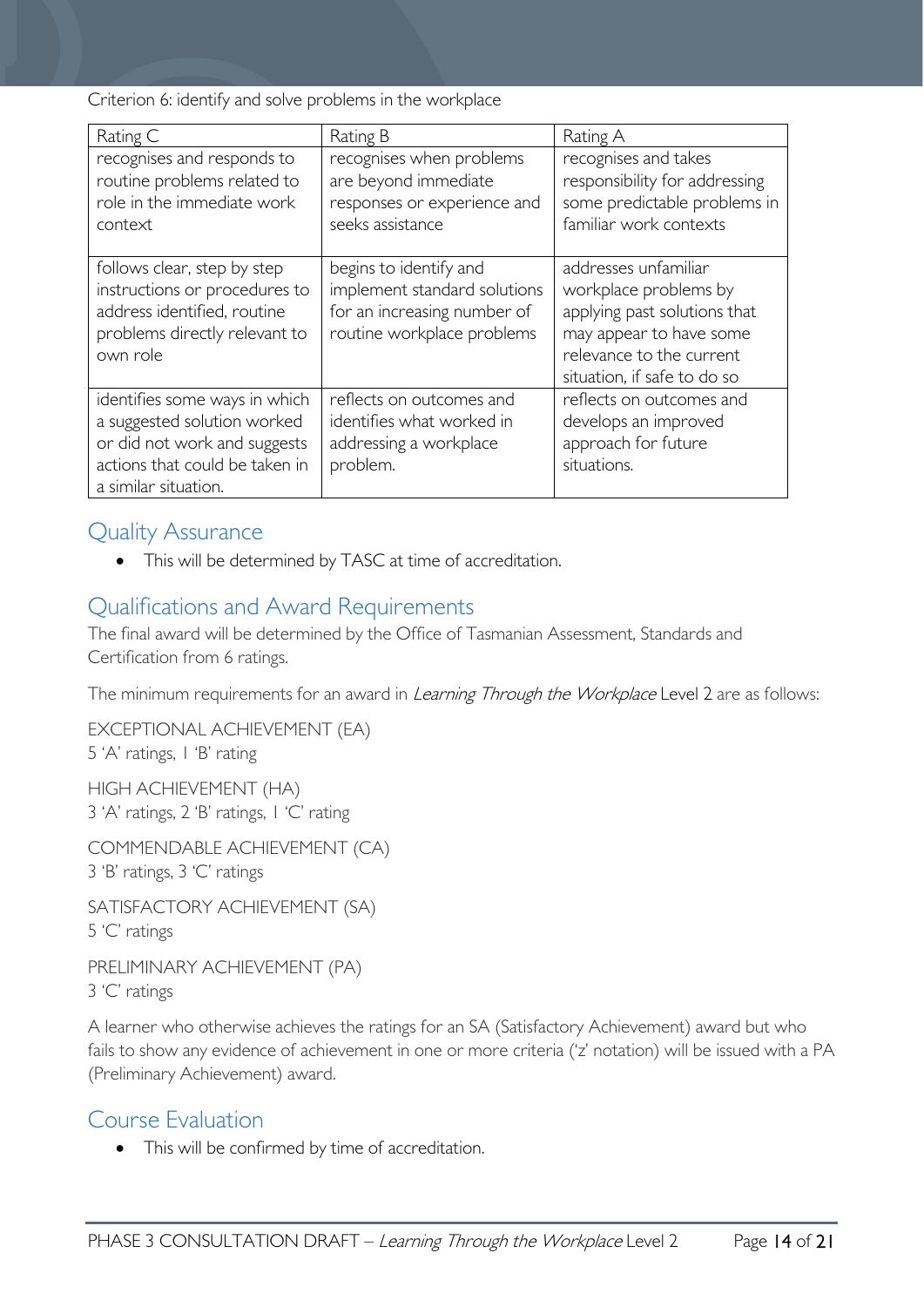# <span id="page-14-0"></span>Course Developer

This course has been developed by the Department of Education's Years 9 to 12 Learning Unit in collaboration with Catholic Education Tasmania and Independent Schools Tasmania.

# <span id="page-14-1"></span>Accreditation and Version History

• Details to be determined by TASC at time of accreditation.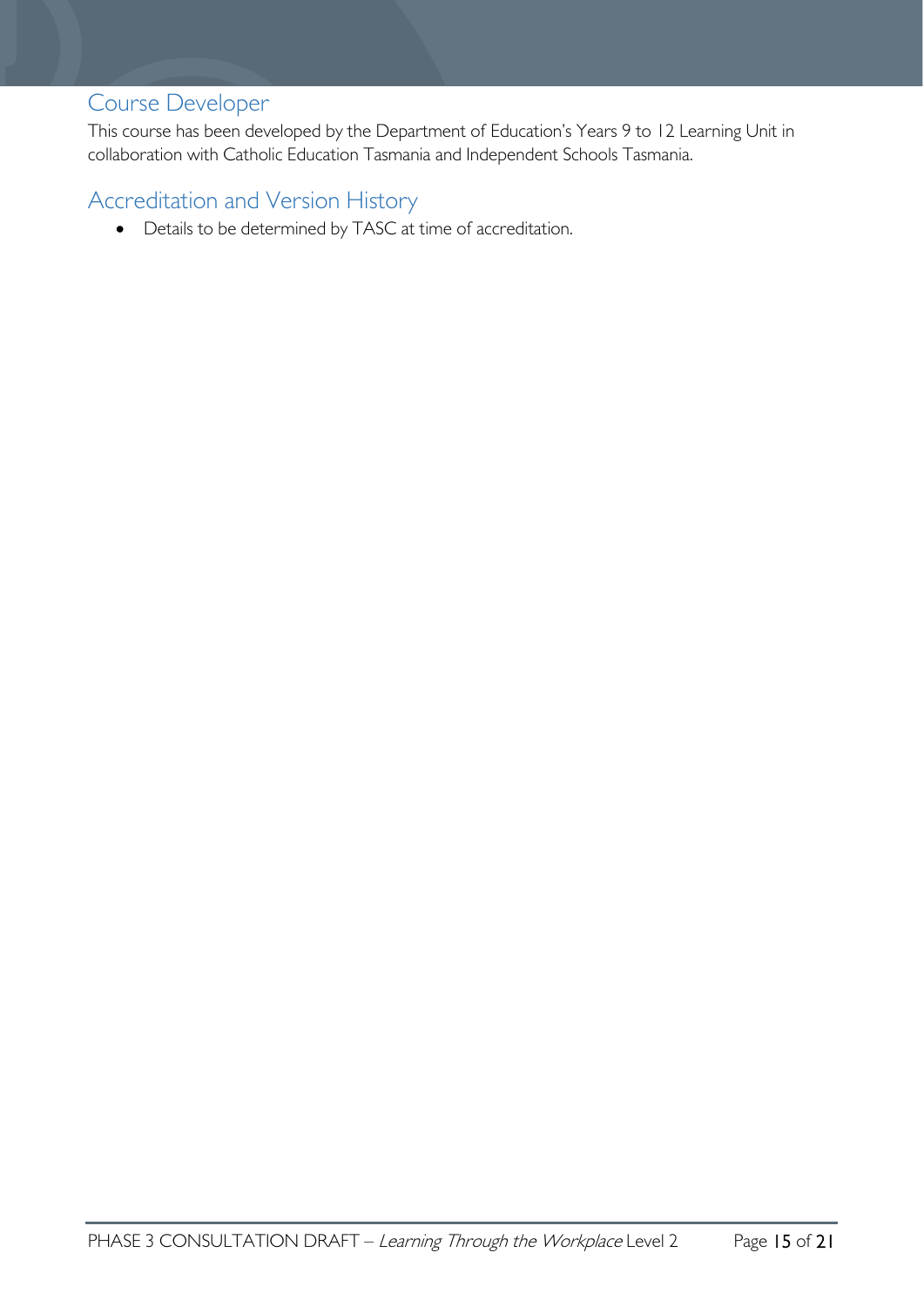# Appendix 1 - Line of Sight



<span id="page-15-0"></span>

| Learning Outcomes                                                                                                                                                                                                                       | Course                    | Work                           | Criteria       | Standards | General                                                                                    |
|-----------------------------------------------------------------------------------------------------------------------------------------------------------------------------------------------------------------------------------------|---------------------------|--------------------------------|----------------|-----------|--------------------------------------------------------------------------------------------|
| Demonstrate knowledge and understanding of industry and work.                                                                                                                                                                           | Content<br>Module 1, 2, 3 | Requirements<br>Module 1, 2, 3 | CI             | E1, 2, 3  | Capabilities (GC)<br>GC:<br>$\Box$ $\colon$ $\mathbb{C}$<br>$\mathbb{c}_\mathfrak{D}$<br>┯ |
| $\overline{2}$ .<br>Apply and develop targeted Core Skills for Work and General<br>Capabilities in workplace settings.                                                                                                                  | Module 1, 2, 3            | Module 1, 2, 3                 | C <sub>2</sub> | E1, 2, 3  | GC:<br>目題:に<br>44                                                                          |
| 3.<br>Work independently and with others in workplace settings.                                                                                                                                                                         | Module 1, 2, 3            | Module 1, 2, 3                 | C <sub>3</sub> | E1, 2, 3  | GC:<br>$\equiv$ . K $\subseteq$ $\cong$<br>$\mathbf{c_3}$                                  |
| Review, and reflect and report on, their learning experiences in the<br>4.<br>workplace, abilities, interests, and aspirations in relation to planning<br>for work and future pathways, supported by digital and other<br>technologies. | Module 1, 2, 3            | Module 1, 2, 3                 | C <sub>4</sub> | E1, 2, 3  | GC:<br>$C \cong$<br>$\equiv \cdot$                                                         |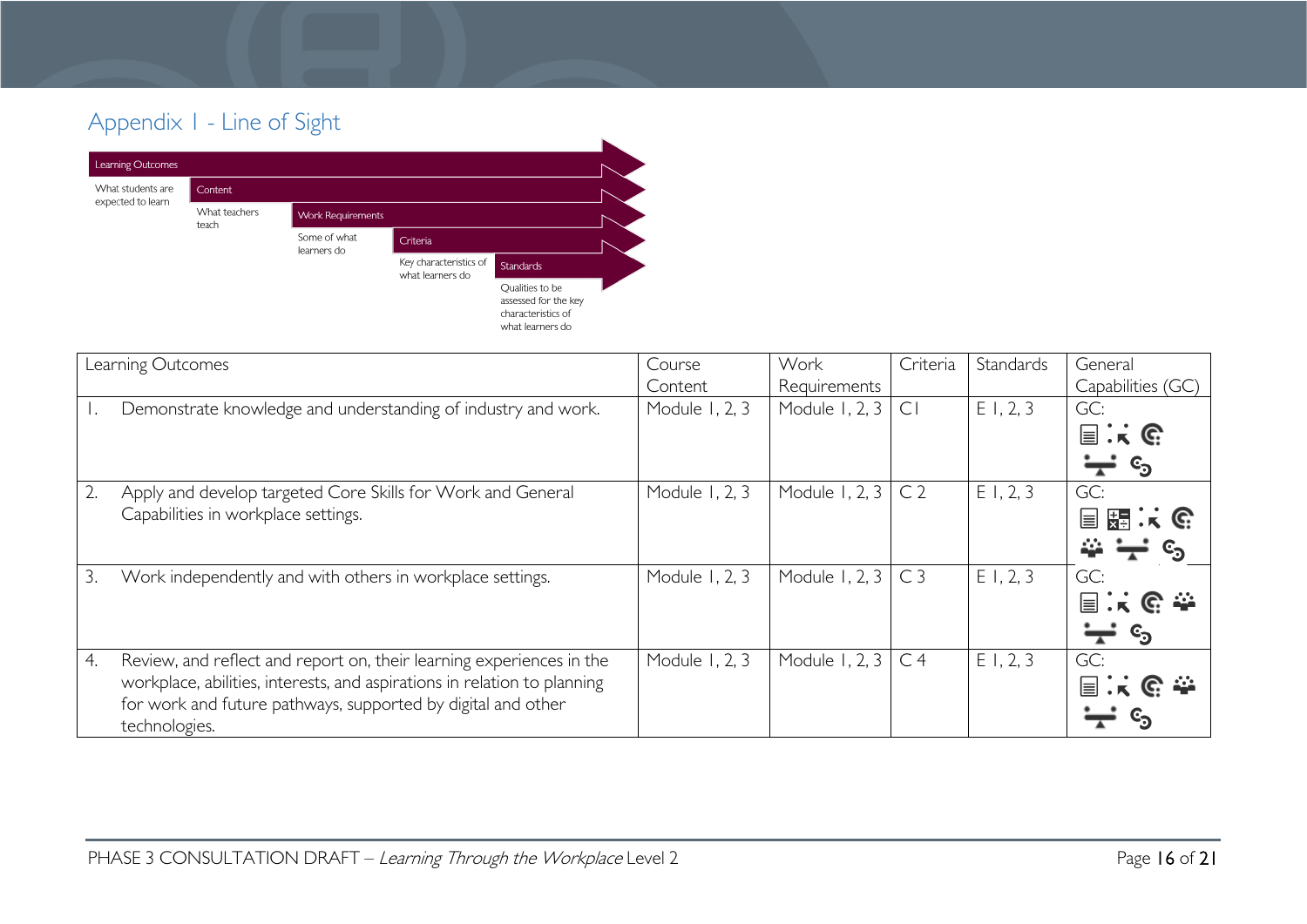| Research and describe WHS roles and responsibilities of the relevant  <br>personnel in a selected work environment. | Module 1, 2, 3 | Module 1, 2, 3 $\mid$ C 5 | $E$ 1, 2, 3 | GC:<br>国民职委 |
|---------------------------------------------------------------------------------------------------------------------|----------------|---------------------------|-------------|-------------|
| Isdentify and investigate processes and issues related to work, industry   Module 1, 2, 3<br>and the workplace.     |                | Module 1, 2, $3 \mid C$ 6 | E1, 2, 3    | GC:<br>国民职会 |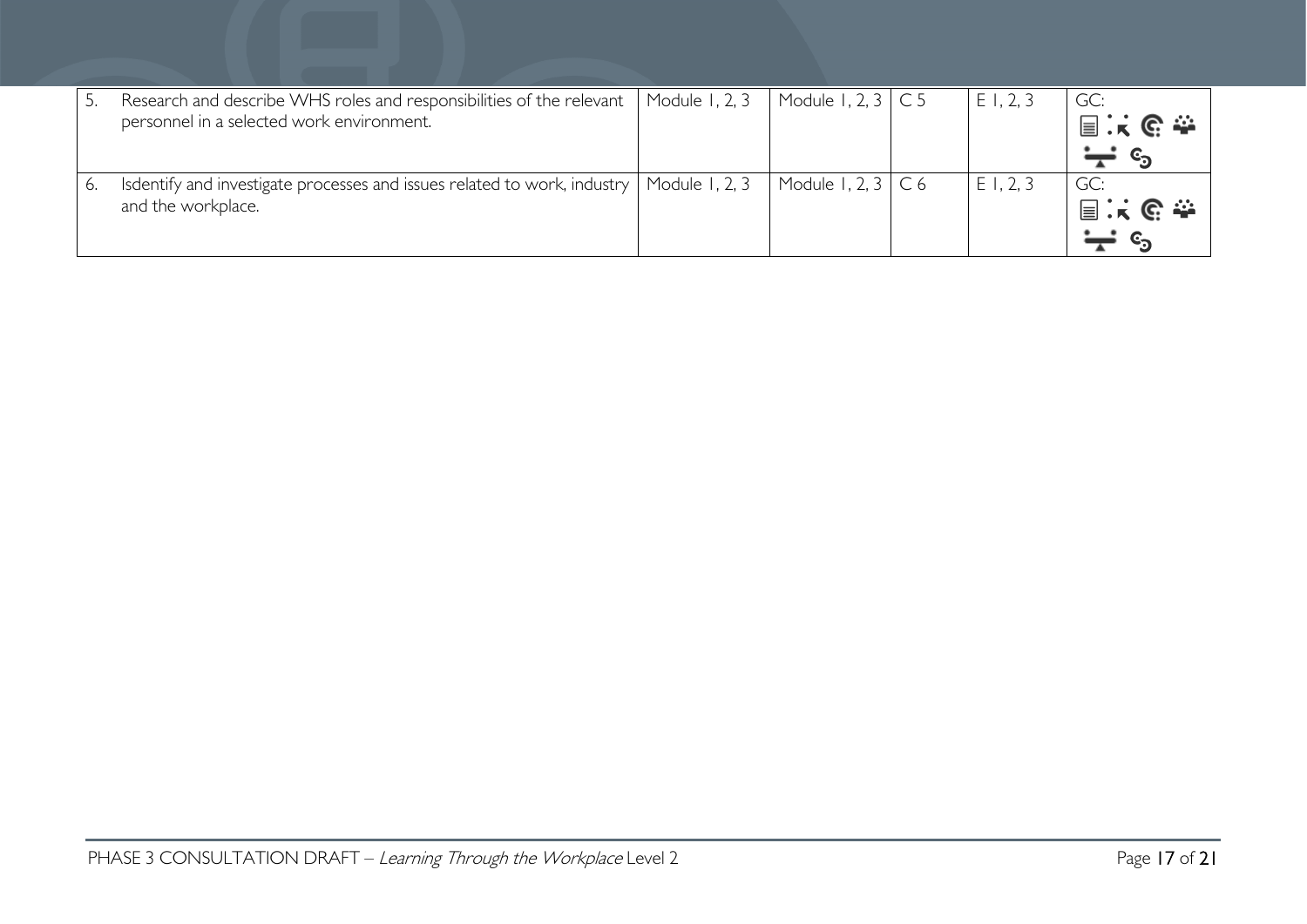# <span id="page-17-0"></span>Appendix 2 - Alignment to Curriculum Frameworks

Learning Through the Workplace Level 2 explicitly aligns to the Core Skills for Work Developmental Framework (CSW).

| CSW Skill cluster                | Learning Through the<br>Workplace Level 2<br>content | CSW Skill Area                                      | Learning Through the<br>Workplace Level 2<br>Learning Outcomes<br>and Assessment<br>Criteria |
|----------------------------------|------------------------------------------------------|-----------------------------------------------------|----------------------------------------------------------------------------------------------|
| I. Navigate the<br>world of work | Module I                                             | I a Manage career and<br>work life                  | 1, 2, 4                                                                                      |
|                                  | Modules 2 and 3                                      | Ib Work with roles,<br>right and protocols          | 2, 3, 5                                                                                      |
| 2. Interact with<br>others       | Modules 1, 2, 3                                      | 2a Communicate for<br>Work                          | 2, 3                                                                                         |
|                                  | Modules 1, 2, 3                                      | 2b Connect and work<br>with others                  | 2, 3                                                                                         |
|                                  | Modules 1, 2, 3                                      | 2c Recognise and<br>utilise diverse<br>perspectives | 2, 3                                                                                         |
| 3. Get the work                  | Modules 2, 3                                         | 3a Plan and organise                                | 1, 2, 3                                                                                      |
| done                             | Modules 2, 3                                         | 3b Make decisions                                   | 1, 2, 3                                                                                      |
|                                  | Modules 2, 3                                         | 3c Identify and solve<br>problems                   | 2, 6                                                                                         |
|                                  | Modules 1, 2, 3                                      | 3d Create and<br>innovate                           | 1, 2, 3, 4                                                                                   |
|                                  | Modules 1, 2, 3                                      | 3e Work in a digital<br>world                       | 1, 2, 3, 4, 5, 6                                                                             |

# <span id="page-17-1"></span>Appendix 3 - Work Requirements

### <span id="page-17-2"></span>Module 1 Work Requirements Specifications

### Focus Area: Work-based Learning

### Title of Work Requirement: Workplace learning folio

Description: The folio will contain a minimum of seven artefacts including:

- an initial skills and capabilities audit
- evidence of preparation for workplace learning including WHS requirements (e.g., completion of induction program)
- a SMART goal and Workplace learning plan for further developing one or more targeted skills while undertaking workplace learning
- evidence of having implemented the Workplace learning plan including a reflective comment about the effectiveness of the plan (e.g., diary entries, learning journal, feedback from teacher or workplace supervisor)
- copy of updated skills and capabilities audits from Modules 2 and 3 (e.g., could include annotations about new areas to explore).
- a presentation as performance, poster or other negotiated format, about their workplace learning experiences, what they learned and how it has informed their future pathway planning. The presentation must be supported by innovative use of digital and other technologies.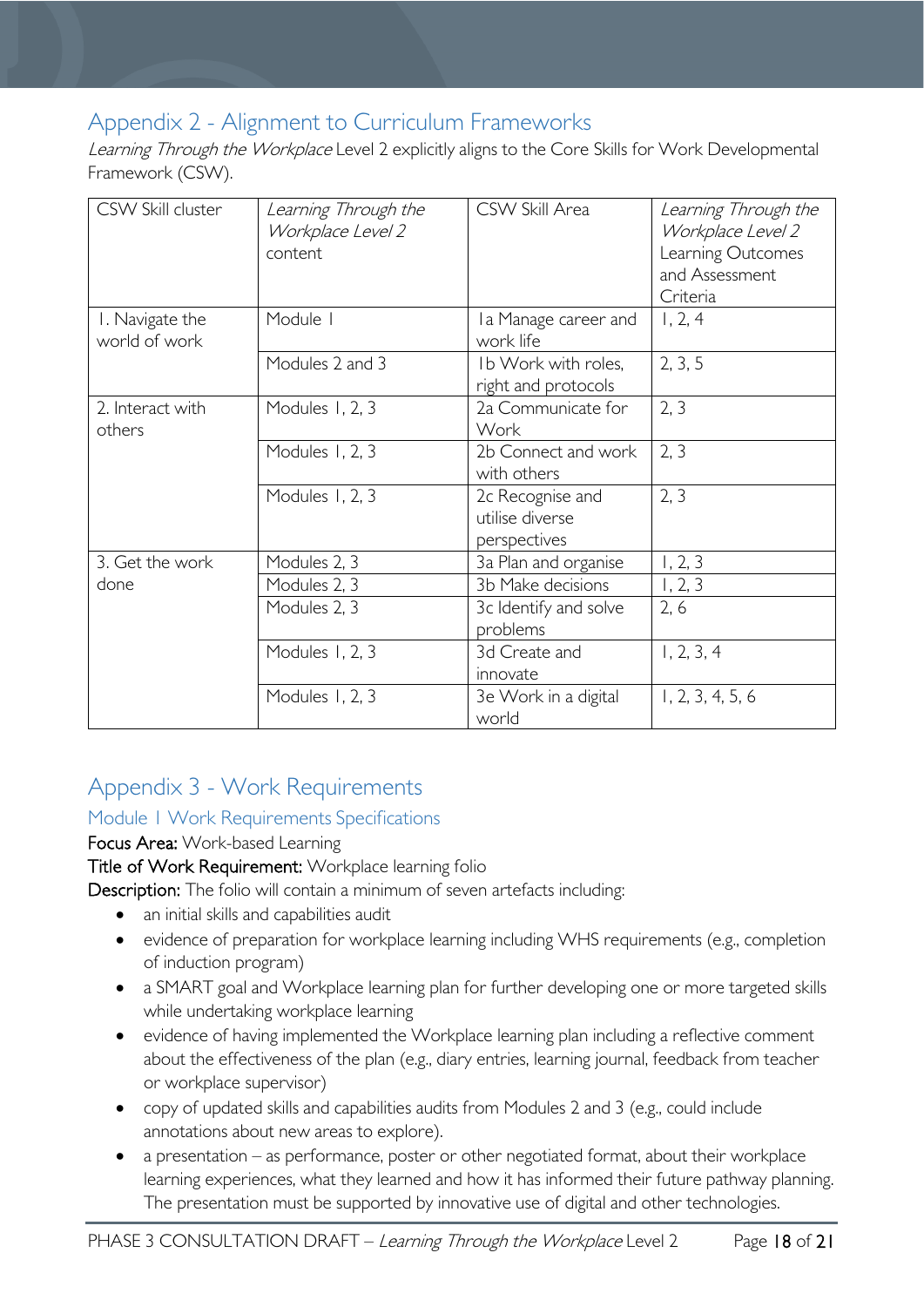Size: maximum of 1000 words in negotiated format of choice.

Timing: the folio should be developed over the course of the module.

External agencies: learners may provide evidence from employers or other adults but this is not required.

### Relevant Criteria:

• Criteria 1, 2, 3, 4

### <span id="page-18-0"></span>Module 2 Work Requirements Specifications

### Focus Area: Work-based Learning

Title of Work Requirement: Learning Through the Workplace Level 3 Skills Log A and Learning Journal A

### Mode /Format: Extended response

### Learning Outcomes: 1, 2, 3, 5

Description: The skills log and learning journal must include the information required in the provided templates, but can be in any negotiated format chosen by the learner; provided it is digitally available at regular intervals for ongoing teacher feedback (e.g., if the learner chooses to use a hard copy, it could be scanned and uploaded to a cloud-based platform and the link provided to the teacher). The skills log and learning journal can be combined or treated separately.

The skills log includes:

- a record of key workplace information
- dates of workplace learning and tasks completed
- provision for mapping to CSW and General Capabilities.
- a 2-page Workplace Learning Skills Log A Verification form, to be completed by the Workplace Supervisor after completion of the 40 hours of workplace learning.

The learning journal must include:

- regular entries of notes and reflections on the workplace learning experiences
- a final summary reflection
- an updated skills and capabilities audit.

The learning journal template includes optional guiding questions and ideas.

Size: maximum of 1500 words or 8-minute multimodal presentation.

Timing: the skills log and learning journal should be maintained over the course of the module. External agencies: learners must provide the Workplace Learning Skills Log A Verification form, completed by the Workplace Supervisor. A blank copy of the form is available in the template. Relevant Criterion/criteria:

• Criteria 1, 2, 3, 5

### <span id="page-18-1"></span>Module 3 Work Requirements Specifications

Focus Area: Work-based Learning

Title of Work Requirement: Learning Through the Workplace Level 2 Skills Log B and Learning Journal B

Mode /Format: Extended response

Learning Outcomes: 1, 2, 3, 6

Description: The skills log and learning journal must include the information required in the provided templates but can be in any negotiated format chosen by the learner, provided it is digitally available at regular intervals for ongoing teacher feedback (e.g., if the learner chooses to use a hard copy, it could be scanned and uploaded to a cloud-based platform and the link provided to the teacher). The skills log and learning journal can be combined or treated separately.

The skills log includes:

- a record of key workplace information
- dates of workplace learning and tasks completed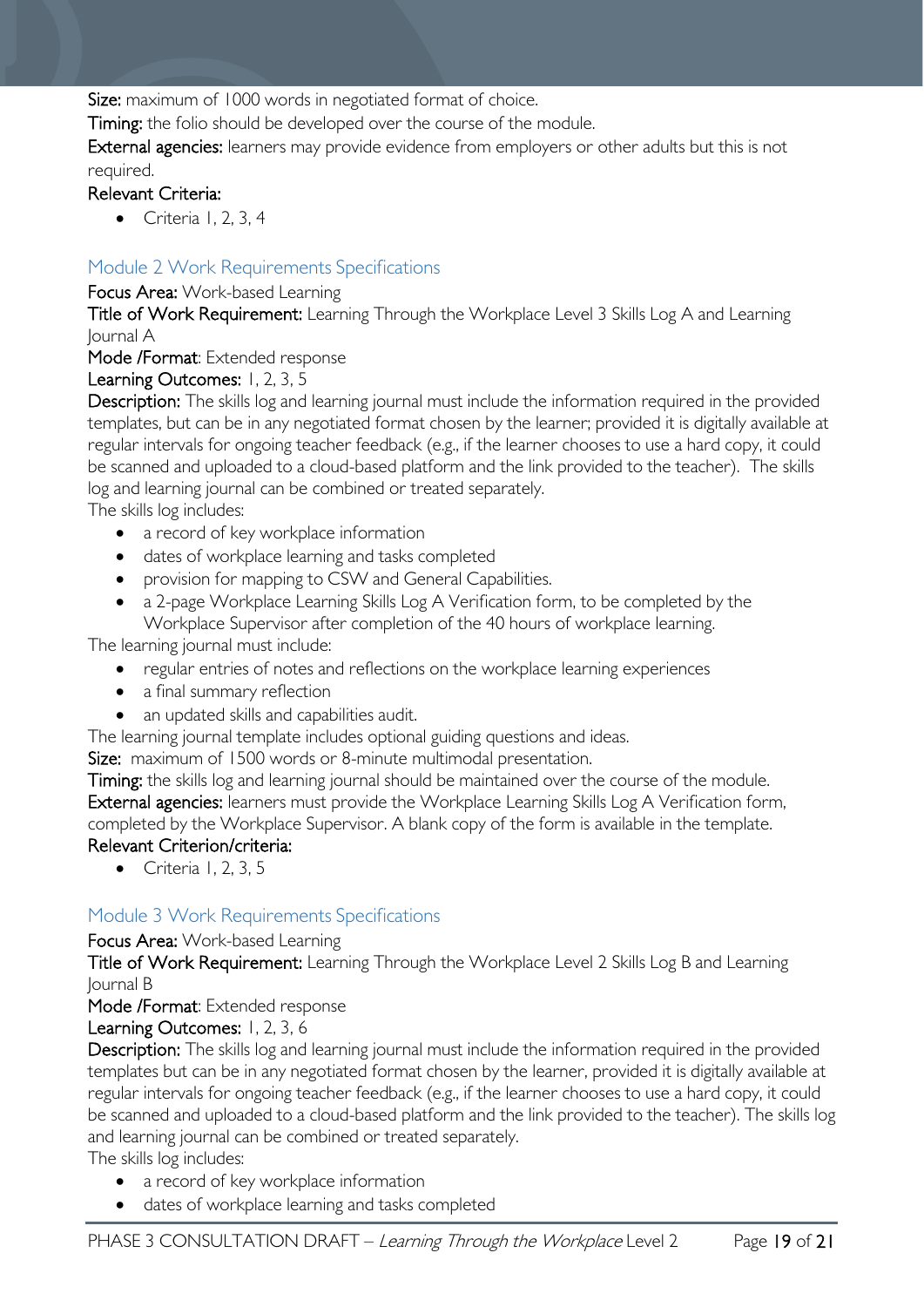- provision for mapping to CSW and General Capabilities.
- a 2-page Workplace Learning Skills Log B Verification form, to be completed by the Workplace Supervisor after completion of the 40 hours of workplace learning.

The learning journal must include:

- regular entries of notes and reflections on the workplace learning experiences
- a final summary reflection
- an updated skills and capabilities audit.

The learning journal template includes optional guiding questions and ideas

Size: Maximum of 1500 words or 8-minute multimodal presentation

Timing: The skills log and learning journal should be maintained over the course of the module. External agencies: learners must provide the Workplace Learning Skills Log B Verification form, completed by the Workplace Supervisor. A blank copy of the form is available in the template. Relevant Criterion/criteria:

• Criteria 1, 2, 3, 6

# <span id="page-19-0"></span>Appendix 4 – General Capabilities and Cross-Curriculum Priorities

Learning across the curriculum content, including the cross-curriculum priorities and general capabilities, assists students to achieve the broad learning outcomes defined in the Alice Springs (Mparntwe) Education Declaration (December 2019).

General Capabilities:

The general capabilities play a significant role in the Australian Curriculum in equipping young Australians to live and work successfully in the twenty-first century.

In the Australian Curriculum, capability encompasses knowledge, skills, behaviours and dispositions. Students develop capability when they apply knowledge and skills confidently, effectively and appropriately in complex and changing circumstances, in their learning at school and in their lives outside school.

The general capabilities include:

- Critical and creative thinking  $\epsilon$
- Ethical understanding  $\div$
- Information and communication technology capability  $\cdot\overline{\cdot}$
- Intercultural understanding  $\frac{c_3}{ }$
- Literacy  $\blacksquare$
- Numeracy
- Personal and social capability  $\ddot{\ddot{}}$

### Cross-Curriculum Priorities:

Cross-curriculum priorities enable students to develop understanding about and address the contemporary issues they face, for their own benefit and for the benefit of Australia as a whole. The priorities provide national, regional and global dimensions which will enrich the curriculum through development of considered and focused content that fits naturally within learning areas. Incorporation of the priorities will encourage conversations between students, teachers and the wider community.